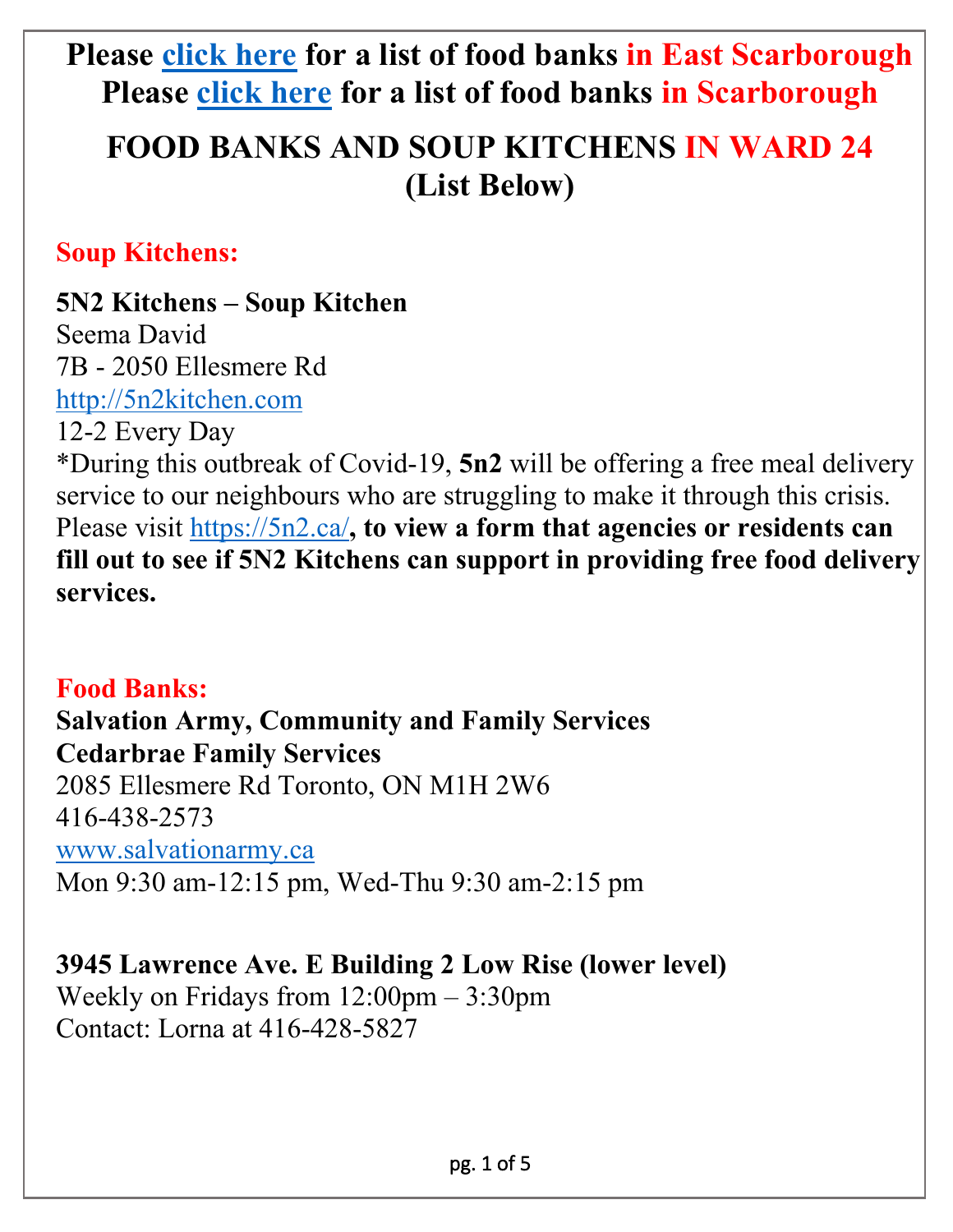# **Friends of Jesus Christ, West Hill Community Food Bank Food Bank Ministry**

4205 Lawrence Ave E Toronto, ON M1E 4S6 416-335-8829 Thu 2 pm-5 pm

## **Scarborough Centre for Healthy Communities Food and Clothing Bank**

4100 Lawrence Ave E Scarborough, ON 416-847-4147

[FoodBank@schcontario.ca](mailto:FoodBank@schcontario.ca) 

Food support operates on Wednesdays from 12:30pm to 3:30pm, Thursdays from 2pm to 4:30pm, and Fridays from 10:30am to 1pm. **It is recommended not to arrive early.**

# **St John the Compassionate Mission, Scarborough Good Neighbours Drop-In**

193 Markham Rd Toronto, ON M1J 3C3 647-358-4105 [good.neighbours.108@gmail.com](mailto:good.neighbours.108@gmail.com)  [goodneighboursmission.org](http://goodneighboursmission.org/)

Open Thursday and Friday from 9:30 a.m. to 4:00 p.m. for emergency food for families with children (must call to make an appointment).

Emergency Family Food Hampers available for families with children, and seniors, every Friday from 9:30 a.m. to 3:30 p.m. Must call to register for regular users. Emergency walk-ins accepted. Free baby formula.

# **Meals Program for International Students and Others in Need** Jame Abu Bakr Siddique - Scarborough Muslim Association For Assistance and Details please CALL: Mushtak Patel: 647-239-9041

pg. 2 of 5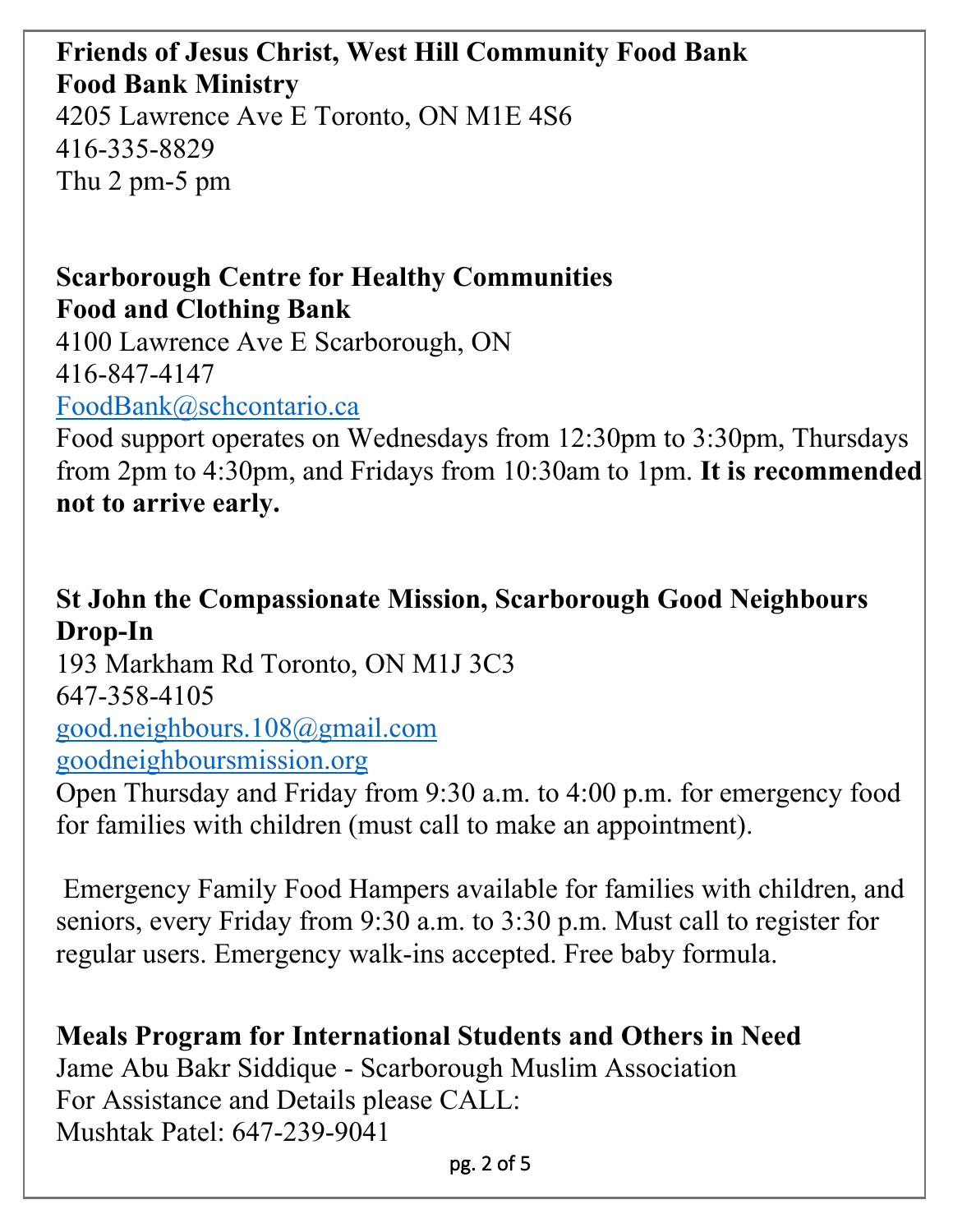Zakir Patel: 416-561-7973 Iqbal Pachbhaya: 416-543-7717

## **BGC East Scarborough**

100 Galloway Road Family Food Boxes available from February to March for drop off to families living in Wards 22, 23 and 24 in Scarborough Register online using this [link](https://forms.office.com/Pages/ResponsePage.aspx?id=PG5y-CFZdUypbLdtDsJB_mtiHQqWAjJPlHkcizBtTzZUOU4wMVJFSTdRNTlFSTNXTU9PUk9GUTcwMy4u) or by calling 437-324-2822 Monday to Friday between 11:00am and 3:00pm

**Food Pantry at Morningside 90 Mornelle Court, Bsmt Toronto, ON M1E 4P9 647-762-4670 [info@csagss.org](mailto:info@csagss.org)  [www.csagss.org](http://www.csagss.org/)  Saturdays 2-4 pm**

Offering additional food delivery services for seniors in need – please call to check for availability and eligibility.

**Food Pantry at Tuxedo Court 50 Tuxedo Court – Outside Main lobby entrance Pre-registration is required: [dailybread.link2feed.ca](https://dailybread.link2feed.ca/) or 647-762-4670 Thursdays 1:30 PM – 3:00 PM**

# **Emergency Food Bank/Deacon's Cupboard**

Thursdays, 9:30am-11:00am Christ Church Scarborough Village, Anglican 155 Markham Road (south of Eglinton on the east side) 416-261-4169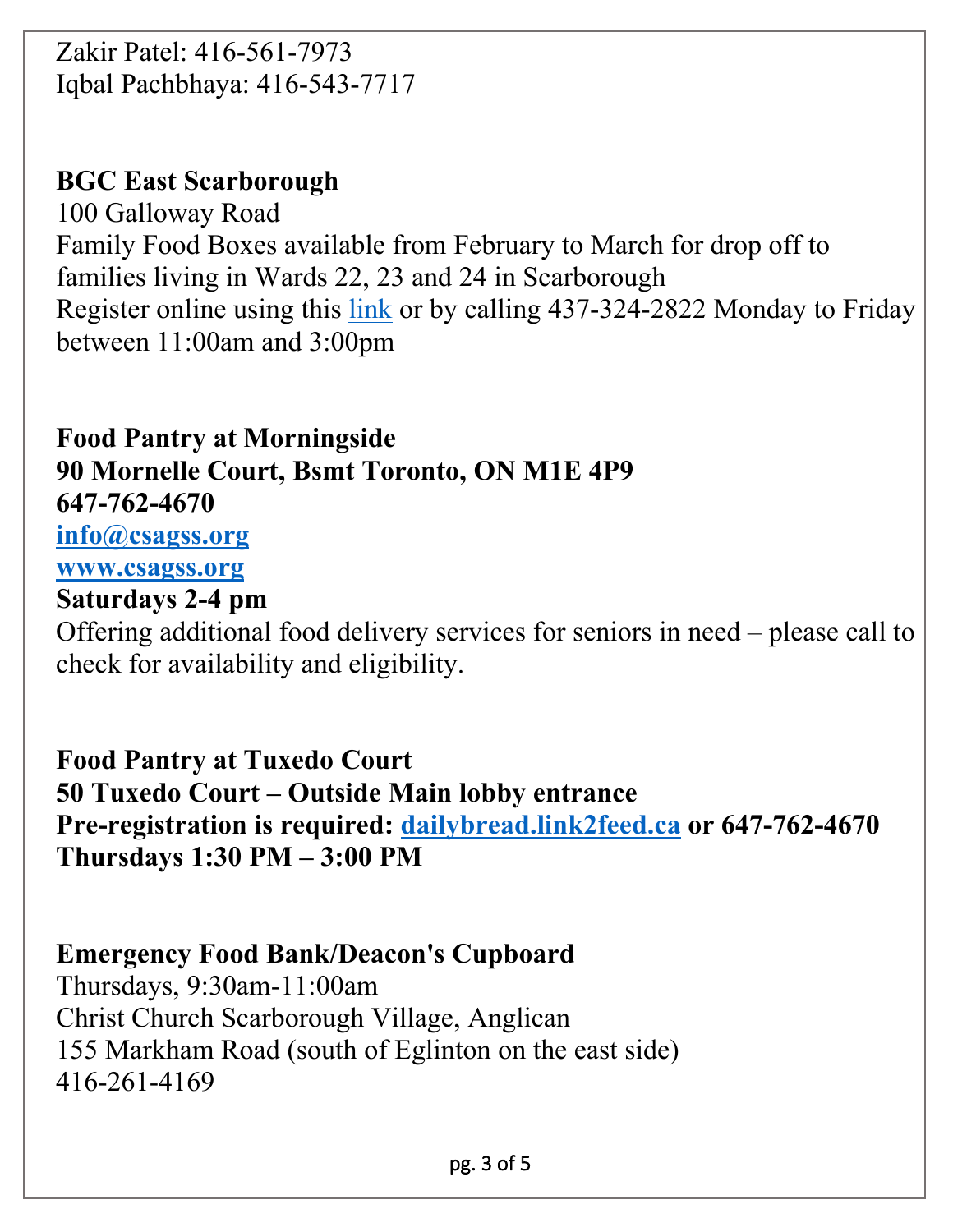## **St Ninian's Anglican Church – CLOSING – Last Day April 12, 2022** Tuesdays, 5:00-8:00PM 930 Bellamy Rd N Toronto, ON, M1H 1G9

# **Native Child and Family Services of Toronto Food Hamper Support**

NCFST offers food hampers for pickup on a bi-weekly basis from its East, Central and West locations. Email [HAMPEREAST@nativechild.org](mailto:HAMPEREAST@nativechild.org) or call 416 969 8510 ext. 4002 and leave your name, contact information and postal code, and a staff member will get back to you within 3 business days.

Please [click here](https://www.paulainslie.com/FILES/2021/NCFST_Food_Hamper_Support.png) for their flyer for more information.

#### **Food Pantry at Church of the Holy Trinity Guildwood**

85 Livingston Road 416-261-9503 [officetrinityguildwood@rogers.com](mailto:officetrinityguildwood@rogers.com)

416-438-3750

Offering food from the church's pantry to those in need. Call ahead to the office to reserve a time to pick up food.

Bread is distributed every Sunday, 1PM-4PM

#### **\*NEW\*: Feed Scarborough Rouge Park Unit 16 – 4630 Kingston Road**

Tuesday-Saturday, 12PM-6:30PM. (416) 936-3975

[info@feedscarborough.ca](mailto:info@feedscarborough.ca) 

Registration is required: [https://scarboroughfoodsecurityinitiative.com/food](https://scarboroughfoodsecurityinitiative.com/food-bank)[bank](https://scarboroughfoodsecurityinitiative.com/food-bank)